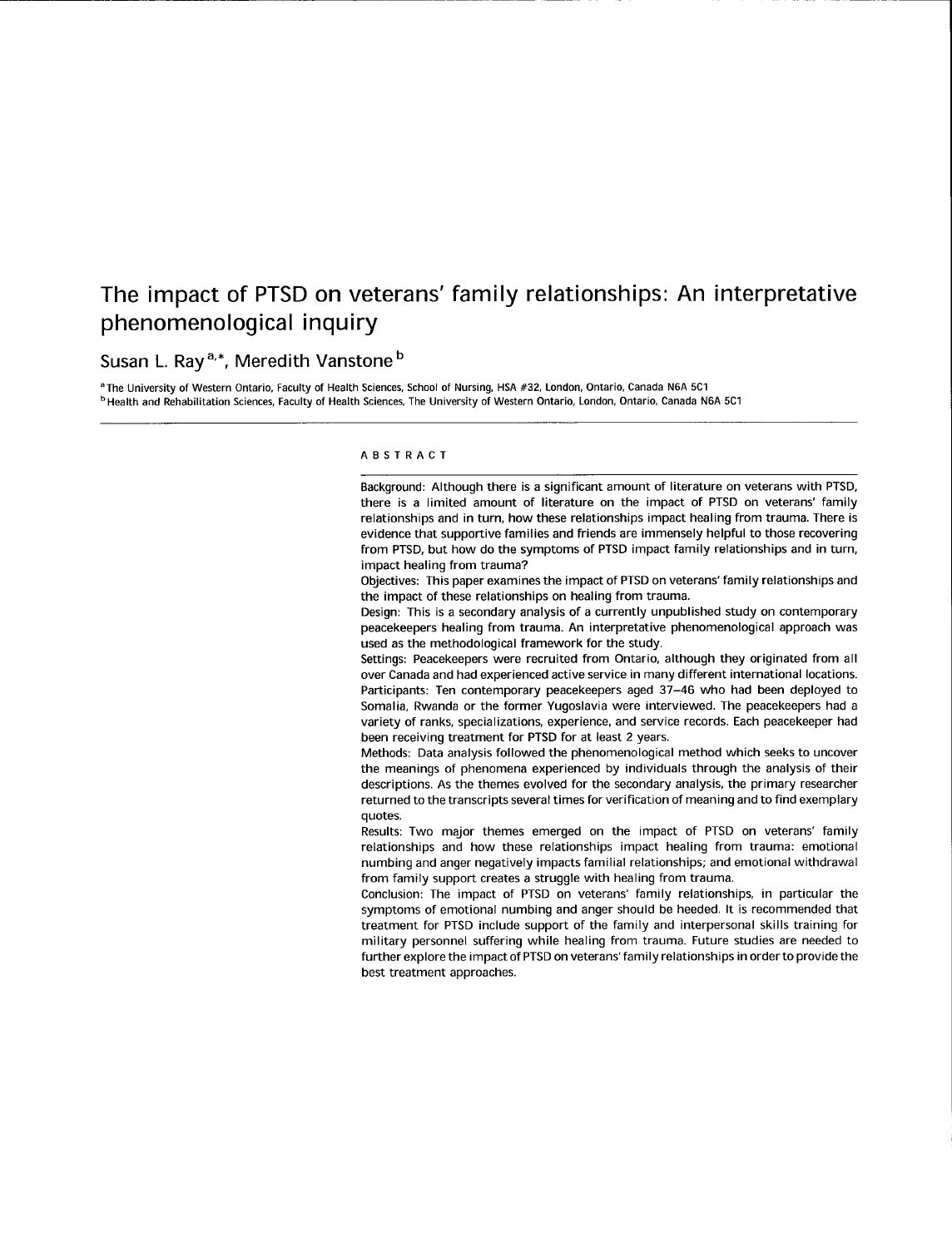What is already known about the topic?

- . Social support is strongly correlated to positive treatment outcomes among individuals with PTSD. A lack of social support is strongly correlated to negative PTSD treatment outcomes.
- . Emotional numbing and anger are two of the main symptoms of PTSD. lt is a group of symptoms that manifests in problems experiencing and expressing emotion.
- . PTSD impacts not only the veteran who has the diagnosis, but his/her close family members as well.

What this paper adds

- . A qualitative study on the impact of PTSD on veterans' family relationships and the impact of these relationships on veterans healing from trauma.
- . Emotional numbing and anger by the veteran can push family members away. The withdrawal of support from family members can result in increased manifestation of symptoms such as emotional numbing/avoidance and anger which creates a struggle with healing from trauma.
- . Disruption in the family relationship causes great psychological turmoil to veterans healing from PTSD. Practitioners are recommended to include strategies to support families and to include interpersonal skills training for military personnel suffering while healing from trauma.

## 1. lntroduction

Throughout history, nursing has had strong roots in the health care of soldiers who have served in war and peacetime deployments. In the peacekeeping missions of the 1990s. peacekeepers found themselves in highly uncertain, complex and ambiguous environments with <sup>a</sup> tangle of self-proclaimed authorities-militias, warlords, and other armed groups (Dallaire, 2003). The violence of these intrastate wars has left a lasting psychological impact on contemporary peacekeepers (Dallaire, 2003; English, 1999; Passey and Crockett, 1999). Although there is a significant amount of literature on veterans with Posttraumatic Stress Disorder (PTSD), there is little written on the impact of PTSD on veterans' family relationships and the impact of these relationships on healing from trauma. In light of the present deployments of multinational troops to countries worldwide, it is vital that nurses, other health care professionals and policy makers understand the impact of PTSD on family relationships to order to provide the best treatment to veterans healing from PTSD.

#### 2. Background

Numerous quantitative studies have demonstrated that PTSD effects not only the veteran who has received the diagnosis, but several domains of family functioning including family cohesion, parenting satisfaction, relationship with spouse, self-identity of spouse, functioning and emotional security of children (Gavlovski and Lyons, 2004; King et al., 2006). Poor functioning in these domains has

been correlated to higher rates of divorce and higher occurrences of clinically significant levels of relationship distress in the families of veterans with PTSD than in the families of veterans without PTSD or in the general population (Gavlovski and Lyons, 2004; King et al., 2006). Veterans with PTSD are more likely than members of the general population to have clinically significant levels of depression, anxiety, anger, and violence. They are more likely to abuse substances and less likely to hold steady employment (Kessler, 2000; Taft et al., 2005).

The family environment impacts the health of all the members of the family unit. Repetti et al. (2002) found that poor health outcomes for children (including depression, poor development, higher rates of illness, lower academic performance, cardiovascular and neuroendocrine disruption) were closely linked to a stressful family environment. Many of the traits of a stressful family environment as defined by Repetti et al. (2002) are common symptoms of PTSD and emotional numbing. The common traits of <sup>a</sup> stressful family environment and PTSD include high levels of marital conflict, cold and unresponsive parenting style, social isolation, anger, absence of emotional warmth and responsiveness, parental depression, lack of support and low family cohesiveness (Kessler, 2000).

It is not just children and spouses that are negatively affected by the symptoms of PTSD. The symptoms of PTSD make it difficult for veterans to maintain strong family relationships which complicates the situation as social support (in the form of a positive home coming reception, strong family relationships and strong social networks) minimizes the impact and severity of PTSD symptoms and improves treatment outcomes (Bolton et al., 2OO2: Koenen et al., 2003; Ruscio et al.,2OO2).

Veterans who face conflict at home have much poorer treatment outcomes (Gavlovski and Lyons, 2004; King et al., 2006). This leaves veterans with PTSD in a difficult situation: treatment outcomes are much improved by strong social relationships, but they are unlikely to have high levels of social support. The symptoms of PTSD contribute to a stressful and dysfunctional family environment which decreases familial support in the healing process and delays the return of positive interpersonal behaviour.

There is significant literature that investigates emotional numbing, one of the primary symptoms of PTSD, and its relationship on family functioning. Emotional numbing is listed as one of the main symptoms of PTSD in the American Psychiatric Association's DSM lV (APA, 2000). Emotional numbing is defined as a cluster of symptoms that manifests in a "markedly diminished interest in significant activities, feelings of detachment or estrangement from others and a restricted range of affect" (APA, 2000). King et al. (2006), Rosenheck and Thomson (1986) and Ruscio et al. (2002) have made a beginning link that emotional numbing, other PTSD symptoms and low levels of social support have a negative effect on familial relations.

Most of the work in this area is quantitative and relies on standardized measures to assess multi faceted topics such as social support networks, parenting satisfaction, marital satisfaction, and family cohesion and treatment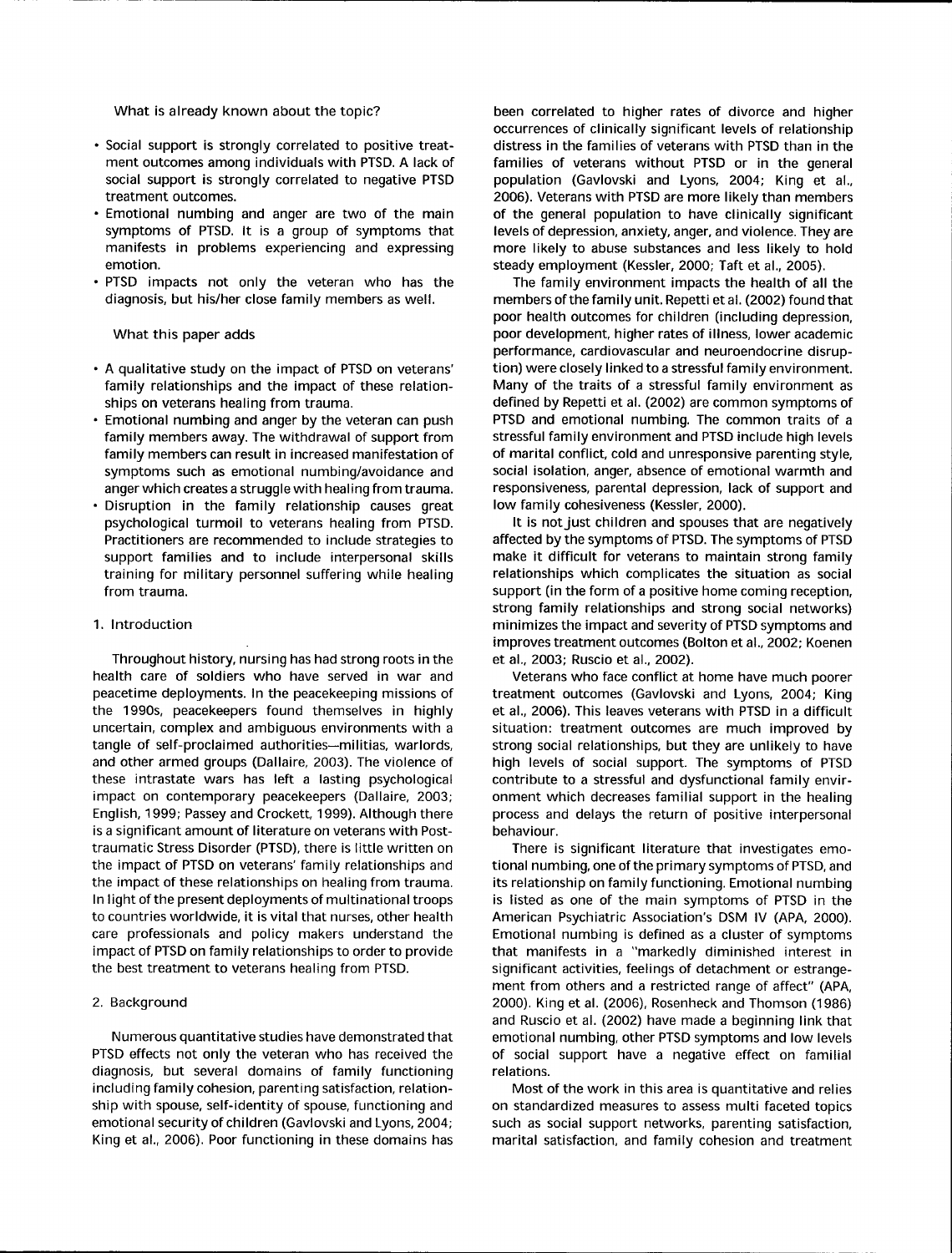outcomes. There are a few qualitative studies investigating the experience of being a family member of a veteran with PTSD (Dekel et al., 2005; Frederikson et al., 1996). However, there are no qualitative studies on veterans' views of the impact of PTSD on family relationships and the impact of these relationships on veterans healing from trauma.

## 3. Aim

The data presented here are part of a larger interpretative phenomenological study (Ray, in press) titled: The experience of contemporary peacekeepers healing from trauma. However, many years after their deployments and treatment, the peacekeepers were still trying to heal from trauma. Thus, their struggle with healing became a focus throughout the primary study into healing from trauma. The aim of the secondary analysis of the data was to deepen our understanding of the impact of PTSD on family relationships and how these relationships impact healing from trauma.

### 4. Design

An interpretative phenomenological approach as articulated by Merleau-Ponty (1962) and Van Manen (1998a) was used as the methodological framework for the study. Interpretative phenomenology is a methodology used when the research question asks for meanings of a phenomenon with the purpose of understanding the human experience. Interpretive phenomenology is committed to an inter-subjective understanding of the body which is historically situated, and relational, and defined by Merleau-Ponty (1962) as a "being-to-the-world". According to Merleau-Ponty (1962) phenomenology is <sup>a</sup> methodology of describing the nature of our perceptual contact with the world. All experience is perceptual and perception integrates mind, body, world and time. Merleau-Ponty (1962) helps us to understand that embodiment is essential to life situations where the presence of the body gives these other life existentials their meaning, i.e. time, space and relation. The "intentional arc" is a central concept in Merleau-Ponty's philosophy of embodiment which connects these existential life-world themes that help us to make sense of life in time and space-past, present, and future (Wilde, 1999). Such a term suggests human knowledge is relational, temporal, and present in the world. as opposed to being objective, static, and independent of the questioner. By viewing the human subject as embodied and the body as a body-subject, healing from trauma is understood as a composite and complex whole that is experienced in the world in <sup>a</sup> concrete way. These four existential life-world themes probably pervade the life worlds of all human beings, regardless of their social, historical, or cultural situatedness (Van Manen, 1998a). Thus, the research was guided by reflection upon lived body (corporeality); lived space (spatiality); lived human relation (relationality or communality; and lived time (temporality) that van Manen interprets as Merleau-Ponty's life-world existentials of experience.

### 5. Participants

For the primary study, potential participants were invited to participate in the study via a letter of invitation sent to the Coordinator of the Operational Stress Injury Social Support (OSISS) who distributed the letter to potential participants. OSISS is a national peer support network for Canadian Forces members, veterans and their families. The letter of invitation included relevant information pertaining to the study and a contact number to reach the researcher if they were interested in participation. Throughout the study, contemporary peacekeeper participants were selected on the basis of the following: (1) Participants had been deployed to Somalia, Rwanda or the former Yugoslavia. These deployments were chosen because they are reflective of the changing landscape experienced by contemporary peacekeepers. All of these deployments represent intrastate conflict (civil wars) which have erupted since the collapse of the Berlin Wall. (2) Participants had received treatment a minimum of 2 years for PTSD following their deployments. (3) Participants were in recovery from trauma a minimum of 2 years. It was important to interview peacekeepers who had received treatment for 2 years and who were in recovery a minimum of 2 years in order to explore their experience of healing from trauma. In my clinical experience, a minimum of 2 years is necessary in order for any healing to occur from the trauma of peacekeeping. (a) Participants were able to speak and read the English language at a Grade 8 level. (5) Participants had the reflective capacity to recall their experiences of healing from trauma, and a willingness to share these experiences with the researcher.

Exclusion criteria included: Under 18 years of age, cognitively impaired, residing in institutions (e.9. prison, extended care facility), students, employees of the researcher's organization, in emergency or life-threatening situations, language barriers (e.9. illiterate, not Englishspeaking, dysphasic) and living outside of South Western Ontario. In addition, the researcher did not interview any peacekeepers that I had worked with as a therapist. Therefore, of the 16 potential participants that contacted the researcher, a purposive sample of 10 contemporary peacekeepers aged 37-46 who met the criteria were chosen to participate. The 10 participants included <sup>6</sup> soldiers (Luke, Simon, Peter, James, John and Tim), 2 chaplains (Thomas and Matt), 1 medical assistant (Paul) and 1 female nurse (Mary). Their names were changed to pseudonyms for the purpose of anonymity and written consents were obtained from the participants.

#### 6. Data collection and analysis

ln the primary study, data was collected in 2005 via one tape-recorded, in-depth interview with each of the 1O peacekeepers. The research questions used in the interview were: What was the experience of contemporary peacekeeping and how did it lead to trauma? What is the experience of healing from the trauma of peacekeeping? Are contemporary ways of treatment helping you to heal? The aim of the secondary analysis was to address the research questions: What is the impact of PTSD on veterans' family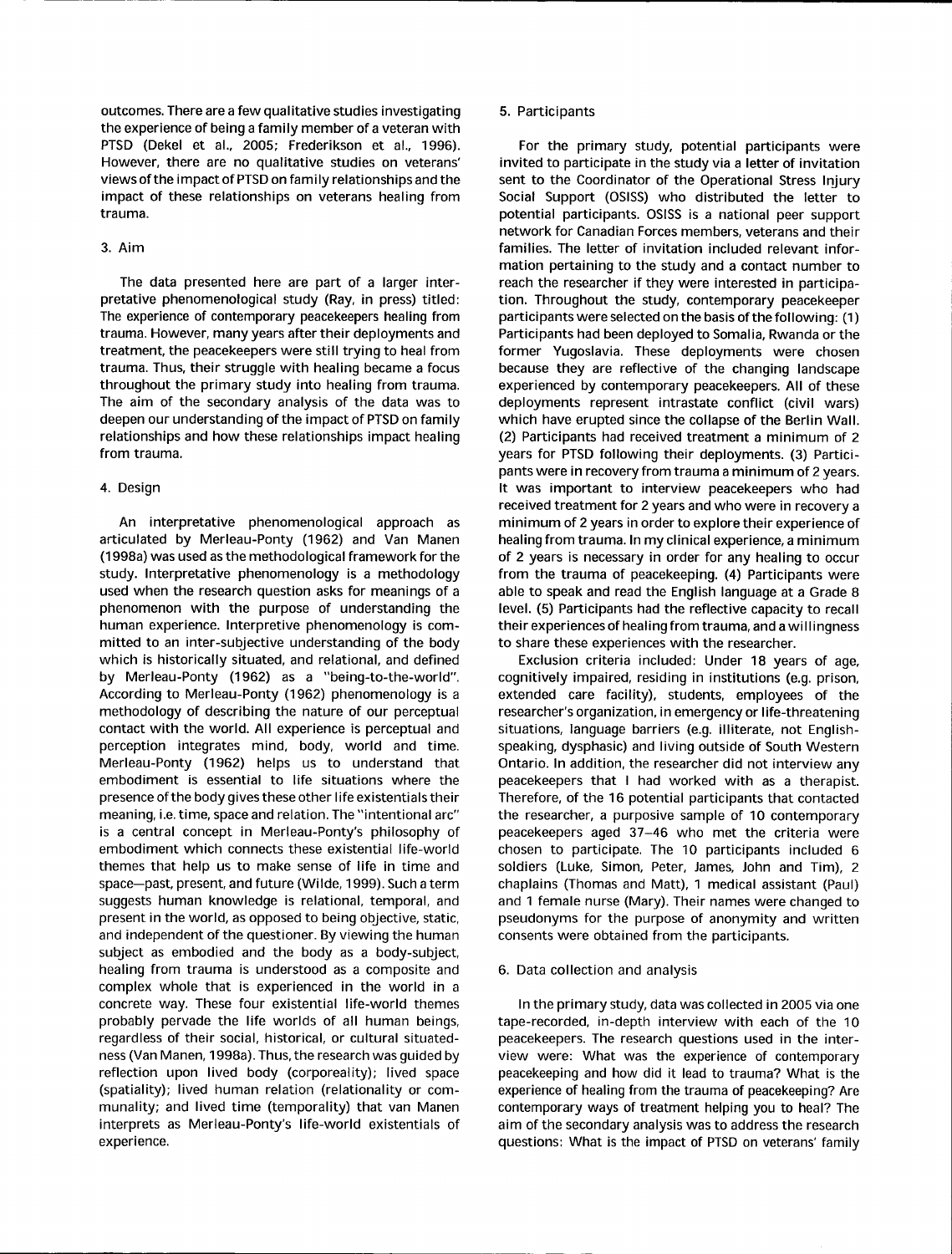relationships; and what is the impact of these relationships on healing from trauma? The interviewing style used in the original study enhanced the richness of the data available to address the research questions for the secondary analysis. The interviews were not constrained by only answering a rigid set of questions; instead, they were allowed to emphasize what was important to them in their experience. Thus, the peacekeepers were able to give rich descriptions of their experience of healing from trauma which shed some light on the impact of PTSD on veterans' family relationships and in turn, the impact of these relationships on healing from trauma.

Verbatim transcriptions were interpreted and reflective journaling by the primary researcher provided further clarification of pre-understanding and further understanding of the impact of PTSD on family relationships and the impact of these relationships on healing from trauma. The goal of this dialogue was the intersection of the horizon of the participant and the horizon of the primary researcher with a view to more deeply understand the participants' experiences.

The reflectivejournal reinforced rigor within the study, insofar as I was made aware of my personal biases and unique perspective that I brought to the research project. <sup>I</sup> have been working for 25 years in mental health nursing with civilian populations suffering from various forms of trauma and the last 3 years as a Clinical Nurse Specialist in an outpatient clinic for enlisted and veterans who have been traumatized from their military experiences. In my experience, diagnostic labels and stage models of healing or recovery are representations that fail to grasp the totality of the being before us. I believe that nurses and other health care professionals need to understand not only symptomatic responses but the experience of contemporary peacekeeping healing from trauma. The significance of the secondary analysis rests with the opportunity to provide a richer and deeper understanding of the impact of PTSD on veterans' family relationships and the impact of these relationships on healing from trauma.

#### 7. Methods

Although all 10 transcripts from the primary study were selected, 7 were chosen for secondary data analysis because these participants spoke extensively about the impact of PTSD on their families. Data analysis followed the phenomenological method which seeks to uncoverthe meanings of phenomena experienced by individuals through the analysis of their descriptions. Van Manen (1998a) offers six interactive approaches for interpretative phenomenological inquiry and analysis of the data: Orienting oneself to the phenomenon of interest and explicating assumptions and pre-understandings; investigating experiences as lived through conversational interviews rather than as we conceptualize it; reflecting upon and conducting thematic analysis which characterize the phenomenon and interpreting through conversations; describing the phenomenon through the art of writing and re-writing (re-thinking, re-flecting, re-cognizing) which aims at creating depthful writing; maintaining a strong and oriented relation to the fundamental question about the phenomenon; and balancing the research context by considering parts and wholes. These six practical interactive approaches acted as a guide towards understanding the impact of PTSD on family relationships and the impact of these relationships on healing from trauma.

This type of secondary analysis of qualitative research has been described as 'analytic expansion' in which the researcher conducts a secondary interpretation in order to put new questions to the primary material that was originally collected for different research questions (Heaton, 2004; Thorne, 1998). The inability to strictly followthe guidelines of the chosen method for secondary analysis is a limitation. Van Manen's method in particular the third step which involves "interpreting through conversations" by returning to the participants could not be followed. In secondary analysis, it is appropriate to obtain interpretation val idation by another person such as the secondary researcher (Szabo and Strang, 1997). Verification of meaning was ensured by having the primary researcher confirm with the secondary researcher the core themes found in the data. As the themes evolved, the primary researcher returned to the transcripts several times for verification of meaning and to find exemplary quotes.

#### B. Ethical considerations

Ethics approval for the primary study and the secondary analysis was obtained from the appropriate university review board. Participants were assured that data would be kept confidential and only the research team would have access to identifying information. The meaning of <sup>a</sup> secondary analysis was explained to each participant. Oral and written consents were obtained which included an agreement that there would be a secondary analysis of the data.

#### 9. Findings

The essence of the phenomena of the impact of PTSD on family relationships and the impact of these relationships on healing from trauma as revealed from the secondary analysis of the text was one of emotional numbing/ avoidance and anger affecting familial relationships negatively with an intensified cycle of emotional withdrawal and retreat for both the veterans and their families creating a struggle with healing from trauma. Two major themes emerged from the text on the impact of PTSD on family relationships and the impact of these relationships on healing from trauma. The first theme illustrates how emotional numbing can negatively impact familial relationships and cause further emotional withdrawal. This theme is one half of the cycle of emotional pain. The second half of the cycle is expressed in the second theme; emotional withdrawal from family support creates <sup>a</sup> struggle with healing from trauma. Each theme with supporting verbatim descriptive excerpts from the peacekeepers is presented below followed by an interpretation based on the life-world existentials.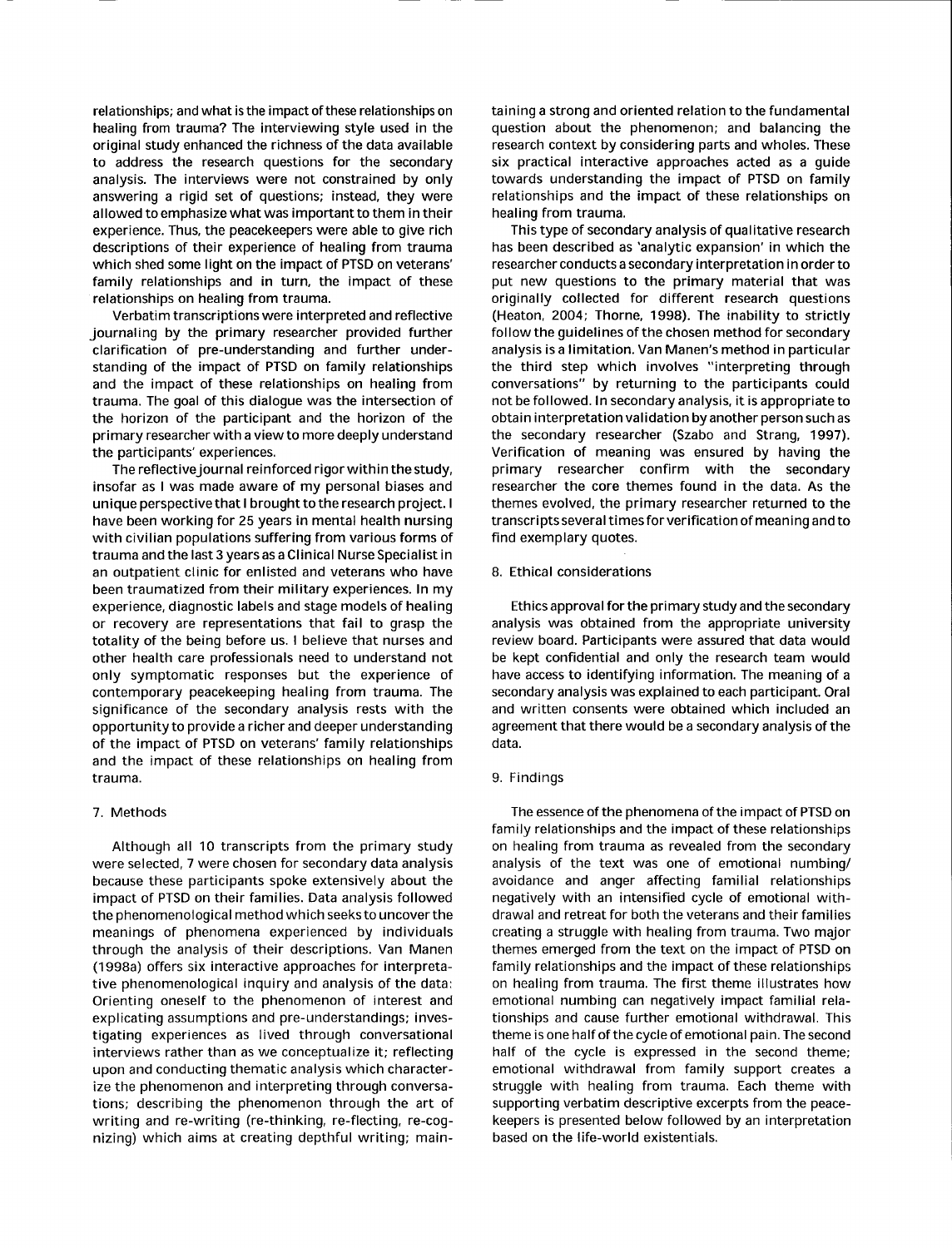10. Theme: emotional numbing/avoidance and anger negatively impacts familial relationships

### Timothy...

I started isolating and dissociating at home. After Somalia, my wife and I went through a period of arguments. She asked me to seek help. I said I don't need help. She goes to see the psychologist because she doesn't like the way I am. l'm more protective of my one year old daughter and son after seeing all these dead children. I am holding his hand and cuddling him. I walked about 10 feet away from him taking back a grocery cart, watch for traffic. . .l'm the body guard.

Thomas...

l've seen how PTSD affected my wife and kids. My wife can understand it at one level but still I am not doing anything. Why don't I go out? It really had a profound effect on my oldest son because when I shut down then the relationship with him changed. He has a lot of anger and hurt. He was basically abandoned.. .unable to understand why I have these mood swings and anger. lt changed the family dynamic, around him. My interaction with the psychiatrist revolved around how my wife, my other son and the youngest two are dealing with my oldest son and his treatment.

Paul...

I was more anxious...stressed; I had a lot more anger. <sup>I</sup> was making my family and my kids suffer with some physical and psychological abuse. I was still closed up in what I was saying or doing. I was trying to find the answers in my head as to why I'm like that and what's happening with me. My wife said... you've changed, you're different. <sup>I</sup> said no. Three times my marriage almost broke up. Part of it is a couple, but a big part was me. I never realized that they were symptoms of PTSD but now I know that was the reason.

James...

I was isolating myself and ignored my family life. The priority was my feelings not my daughter and my girlfriend. What happened was an unhealthy relationship. My ex girlfriend was able to press that button again and tell my daughter that her dad was an ass hole. <sup>I</sup> snapped...grabbed some of her hair. The next thing...l had a loaded rifle in my hand... would have done it straight away, I was hurting that badly. I would not want to traumatize my daughter, so I threw the rifle in my truck. As soon as I left the house it was almost like it was gone, and reality kicked back in. l'm thinking. . . what am I doing? Like flipping a switch and I was totally calm. All this rage <sup>I</sup> had was gone. I was charged with assault.. .given two years probation, a suspended sentence with an order to take anger management.

Simon...

lf I continue to change...how am I going to be a father? How am I going to stay alone with my kids? I have no resilience. . .can't dealwith stress. I'm always angry. I don't want to see anybody. PTSD erodes all of your normal emotions...a whole range of emotions were eradicated through this illness. I think this is the biggest change. l'm left with three emotions: mad, sad, and glad. There's a huge difference between being capable of being happy because your son did well in school, and being simply glad about it. I don't know what happy is any more. I find that to live nowadays a quasinormal life, I need to hide getting triggered because I don't want to scare my kids and my wife. They need to live their lives not worrying about this crap all the time. Luke...

I suppressed...pushed down all of it...thought I would probably get over it in time. lt brought to me how important the truth was, in that I could no longer call home and tell my son that daddy was all right.. .doing okay. <sup>I</sup> remember my brother looking at me and saying "What the heck is going on?" What I was doing wasn't just affecting me; it was affecting others around me.

Merleau-Ponty (1962) helps us to understand that embodiment is essential to life situations where the presence of the body gives the other life existentials their meaning, i.e. time, space and relation. The experience of our bodies is an interpersonal or relational experience. Merleau-Ponty (1962) conceptualized the embodied person existing in a knot of relationships that opens a person to the world. He described the body as catching, comprehending, and spontaneously responding to the communications of another person.

Perceptions fill the core of our persons and gradually define our world, taking possession of our being and totally permeating it as understanding speaks through the body (Merleau-Ponty, 1962). Yet peacekeepers find their perceptions of their world profoundly disturbed upon their return home which impacts their lived relations or the 'knot of relations' in lived space and lived time in negative ways. Timothy found that 'isolating and dissociating at home' strained his relationship with his wife. Thomas found that his wife had a hard time dealing with the practical implications of PTSD. With several children, she wanted her husband to be an active parent. Thomas 'shut down' and withdrew from the family which increased the burden of parental duties upon his wife. Paul found that he was 'closed up' which at times resulted in angry and sometimes violent outbursts. This behaviour led to marital instability and very nearly led to divorce. James had <sup>a</sup> similar experience to Thomas. Upon his return from overseas, 'isolating' himself placed significant strain on his relationship with his girlfriend and daughter, ultimately, this lead to a confrontation and a violent outburst. His dissociative reaction was like'flipping a switch'. Simon found that PTSD left him with only three emotions 'mad, sad, and glad'. In particular, like most veterans, Simon found that anger was one of the only emotions experienced. Just as Simon's children realized that there was something going on with him, so did Luke's family. Luke worked to 'suppress' his emotions so that he could continue on and lead a normal life when he returned home. He eventually realized that this suppression of emotions or emotional numbness was affecting his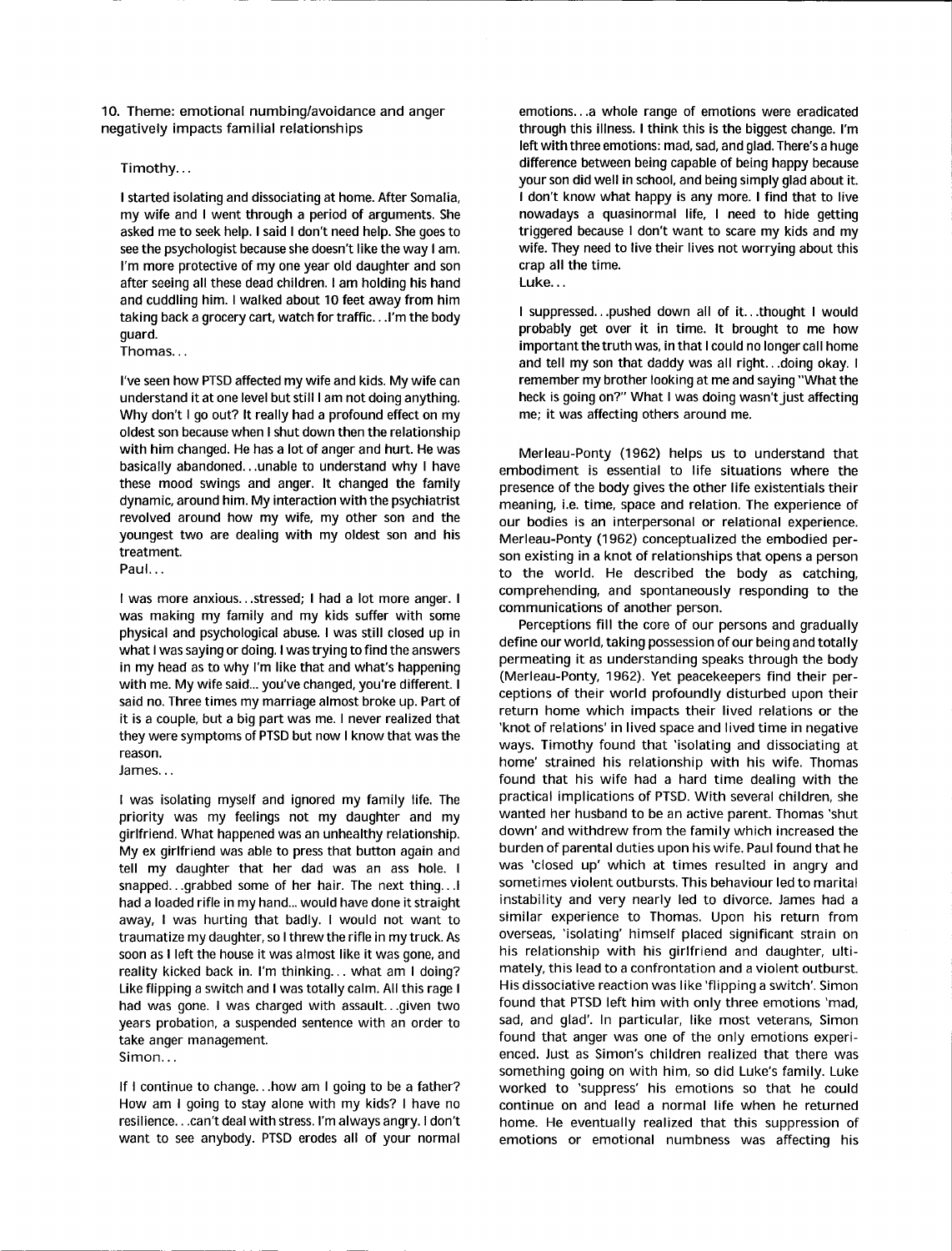children and other family members by preventing him from being an active father, husband, and brother.

As illustrated in the excerpts, trauma is profoundly disruptive to the life-world existentials. Alterations in perception affects the peacekeepers embodied experience in lived time, lived space and lived relations. Based on the work and the approach of phenomenological philosophers, most notably Merleau-Ponty, Beere (1995) presented a perception based theory of dissociation, and defined the "perceptual background" as the experiential context for all perceptual experience. All experience is perceptual and perception integrates the life-world existentials of body, time, space and relations. The perceptual background establishes and reveals the contextual meaning for experience and is always present during non-dissociated, everyday experience (Beere, 1995). Beere hypothesized that specific dissociative symptoms originate from the loss of or change in the perceptual background because there is a focused perception during trauma on what is frightening. The source of the threat will engage perception, shifting it away from non-threatening background components. Peacekeepers suffering from trauma have alterations in perception focused on traumatic experiences overseas while bodily living at home. Therefore, the peacekeepers either react with dissociative symptoms such as emotional numbing/avoidance or anger associated with hyper arousal/hyper vigilance or being on guard.

Traumatized persons may try to distance the emotional component of a traumatic memory by a typeof dissociative reaction called "depersonalization". Depersonalization can appear as taking an objective, third person perspective 'from the balcony', in order to remove unacceptable emotions from your perspective which may be experienced as a sense of emotional numbness (Beere, 1995). This is sometimes called "dissociation of affect" or emotional detachment from the lived body. Dissociating from the painful emotion includes "numbing out" all emotion, and the person may seem emotionally flat, preoccupied or distant. The peacekeepers are unable to either express or feel any emotion or are limited to anger and sadness. These same alterations in perception that enabled the peacekeepers to survive the trauma become obstacles at home. Because of alterations in perception experienced by the peacekeepers, their emotional numbing/avoidance and anger negatively impacted their familial relationships.

11. Theme: emotional withdrawal from family support creates a struggle with healing from trauma

## Peter.. .

You have to have feelings in order to have friends and relationships otherwise you're going to be very lonely and lead a very lonely life. You have to learn how to be a person again and rebuild who you were, and be able to function in that family unit. My wife would like to be able to walk down the street, hold hands, and snuggle. ..the intimacy thing. Even after two years of couple's therapy. . .l still feel very much alone.

## Luke...

I don't think my wife or my son totally understood what it was like to be me. My son has certain behavioural problems that were supported by his mother. I could no longer live in a less than supportive home environment of chaos and confrontation. There are parallels for a PTSD kind of guy, whether he's in a tank or at work or in a confrontational home environment. l've rescued myself by separating myself from my family. Since I have left she has now seen some of those things that I've been trying to communicate all those years. Simon...

My wife mentioned that she misses the decisiveness and hopes I could be like I used to be. She liked me being in control, I'd say let's go out tonight. Now I don't really like to go out. I couldn't make a decision on where the hell we're going to go if my life depended on it. I can't deal with disappointment.. .never wanted to disappoint anybody. There are no emotional attachments. lf something goes wrong, I don't want to be the cause. . .don't want to be the troublemaker. The safe thing is not to do anything. You isolate yourself. You just don't want to take that risk. I can't deal with family crisis any more. lt's like a paralysis.

The world is experienced through our body and it is <sup>a</sup> sensual and emotive experience. lt is not an emotional discourse in the sense of what I am feeling but an intimate discourse in terms of how emotions are shared and interpreted by others (Crossley, 1995). Van Manen (1998a) suggests that "lived other" (relationality) is the lived relation we maintain with others in the interpersonal space or lived "felt space" (spatiality) that we become and share with them" (p. 104). The lived interpersonal space is measured by the space of activity of human associations (Bollnow, 1961). Merleau-Ponty (1962) describes this as a process of 'inter-corporeality', where emotions are both worldly and material in form. This 'inter-corporeality' is constituted by our bodily techniques that manifest our intentions and feelings (Crossley, 1995, p. 146). Emotions can be understood as "embodied, as inseparable from bodily practices such as gestures, rooted in the intimacy and immediacy of instantiated or corporeal interchange: face-to-face, body-to-body" (Crossley, 1995, p. 145).

Lived time, lived space and lived relations are directly experienced and embodied, and are interwoven with emotion and affective states of perception (Crossley, 1995). Emotions are ways of being in the world; that is, ways of making sense of and acting in the world. Emotional states entail perceiving the world in particular ways and noticing and being affected by things that one might not usually be affected by.

The continued alteration in their emotional and affective states of perception profoundly affects the peacekeepers lived relations with their family and friends back home. Peter noticed that after his return from combat, he withdrew from social situations and lost many friendships. He recognizes that his relationship with his wife deteriorated because of his emotional numbing. He thinks that he has trouble with emotional relationships because he has a hard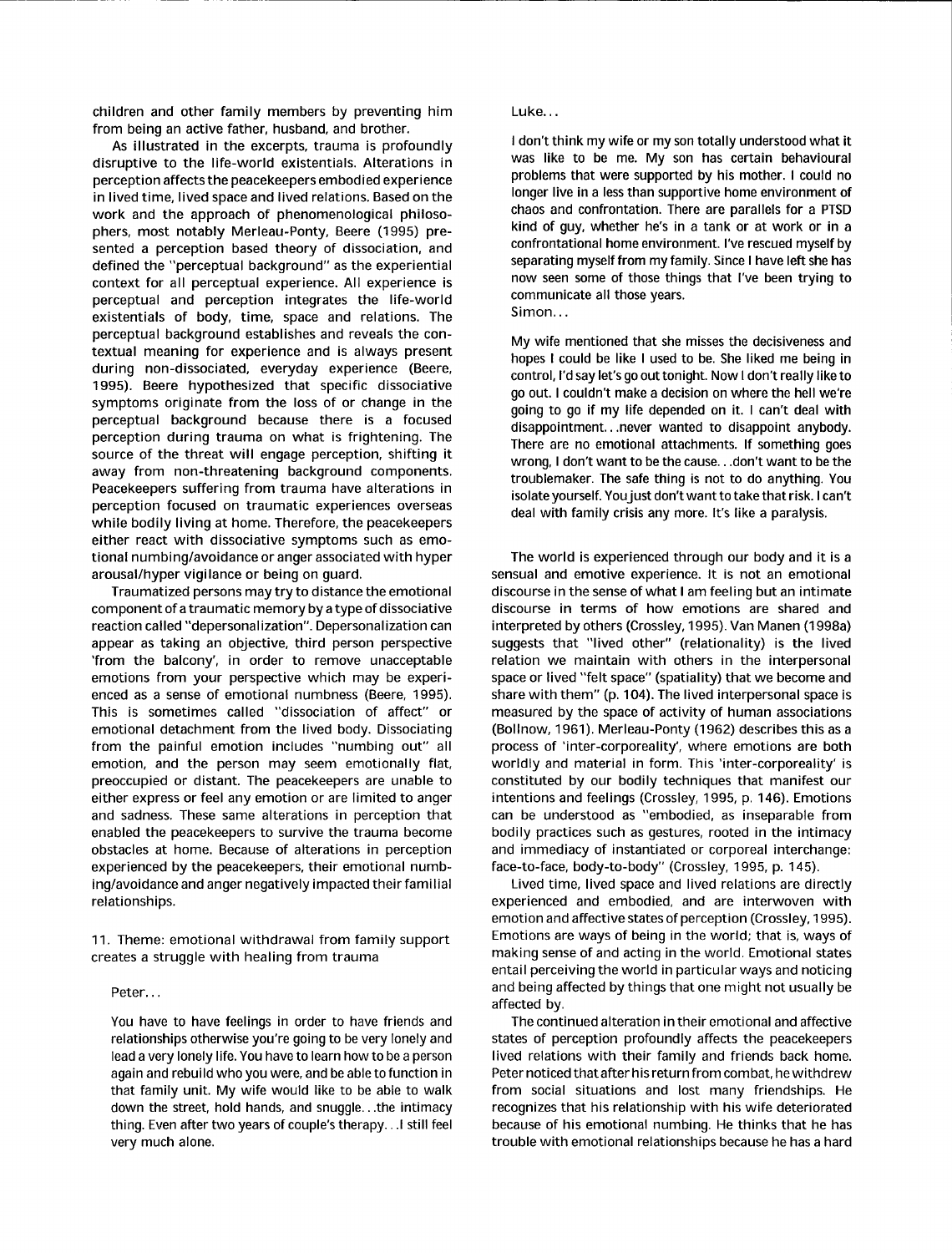time experiencing emotions or feelings other than anger and sadness. This has created a struggle with healing from trauma because Peter realizes'you have to have feelings'to have friends and an intimate relationship with his wife. Luke's family withdrew their support as they had a hard time dealing with the loss of thefather, husband and brother they remembered. When Luke could not resume his former role in the family, there was a lot of conflict, which negatively impacted his PTSD symptoms and caused more conflict, creating a vicious circle which created a struggle with healing from trauma. 'By separating myself from my family', Luke continues to struggle with healing from trauma as the "lived other" (relationality) or 'inter-corporeality' with his family is missing. Some veterans like Simon see their emotional numbing as protective of family members. They don't want to share their experiences or let their family members see them as psychologically vulnerable in orderto protect their family members. Simon is so worried about upsetting his wife and children; he makes 'no emotional attachments' thereby, compounding his struggle with healing from trauma. Our bodily memories are needed to fill us with feelings and to prove that we exist. Bodily feelings and emotions are needed in order to experience the intimacy of both corporeal and'inter-corporeal' interchange (Crossley, 1995). Thus, the continued inability to feel embodied emotions and feelings detaches and further distances the peacekeepers from their relationships with friends and family.

According to Merleau-Ponty (1962), lived time (temporality) is subjective time as opposed to clock (objective) time. In the above excerpts, we see the subjective experience of lived space and lived time perceptions change and become out of sync with objective time and space. Experiences of trauma become freeze-framed into an eternal present in which one remains forever trapped, and all duration or stretching along collapses, past becomes present and future loses all meaning other than endless repetition (Stolorow, 2003). The peacekeepers perception of time as frozen is protective during their traumatic experience while overseas. Upon their return home, the past overseas has become the present where they feel and react as if all or part of themselves stayed over there. Tim responds to his children as reminders of 'seeing all these dead children'. Luke responds the same'whether he's in a tank'or at home. The alteration of lived time upon their return home leads to continued suffering and difficulty with family relationships as it removes the participants from living life in the present. In this sense, it is trauma and suffering from the trauma that is timeless. Because trauma so profoundly alters the universal or shared structure of temporality, the traumatized person, quite literally, lives in another kind of reality; an experiential world incommensurable with those of others (Stolorow, 2003). This felt incommensurability, in turn, contributes to the sense of alienation and estrangement from other human beings that typically haunts the traumatized person. Torn from the communal fabric of being-in-time, trauma remains insulated from human dialogue (Stolorow et al., 2002).

Upon their return home, the disruption in the unifying thread of temporality accompanied by their inability to feel embodied emotions and feelings detaches many peacekeepers from their current life experiences. Thus, emotional withdrawal from family often causes the withdrawal of family social support which in turn, creates a struggle with healing from trauma.

In conclusion, the problematic area of embodiment is so often overlooked or minimized in discussions of trauma (Young, 1992). The aftermath of trauma i.e. dissociation from the body and emotional numbing have a great deal to do with living comfortably (or not) in the human body (Young, 1992). Veterans wall off the traumatic memories and emotions stored in their bodies. This gives survivors some measure of control over painful past events (Timms and Connors, 1992; Levine, 1997; Young, 1992). However, such a solution entails an enormous sacrifice, since it also makes problematic experiencing the everyday pleasures, sensations, and emotions of human embodiment and prevents meaningful relationships with others (Young. <sup>1</sup>992).

### 12. Discussion

Over 70% of spousal relationships of Vietnam veterans with PTSD experienced clinically significant levels of relationship stress as compared to 30% without PTSD (Riggs et al.. 1998). Riggs et al. (1998) and Samper et al. (2004) recognized the effect that emotional numbing (for instance. loss of interest in activities, detachment from others, restricted effect) and the symptoms of hyper arousal (irritability and concentration problems) have on many important aspects of the spousal relationship such as pair bonding activities and conflict resolution strategies. Dekel et al. (2005) found that nine partners of lsraeli veterans with PTSD reported feelings of tension, somatic complaints, anxiety, depression, low self-esteem. loneliness, confusion, self-blame, and loss of control. They talked about how the illness of their partner shaped their physical and emotional lives, even influencing their behaviour outside the home. The wives struggled to maintain control of their personal space and family while dealing with a partner who was physically there but psychologically absent. Contrary to the high divorce rates among Vietnam veterans with PTSD, Dekel et al. (2005) found that these wives had a strong commitment to their husband and often saw separation or divorce as an impossible path. This finding was supported in the present study as only one of the peacekeepers had experienced a separation and divorce.

Emotional numbing and anger is also highly correlated to woman abuse (both physical and psychological) in couples with PTSD (Gavlovski and Lyons, 2004). Veterans with PTSD are more likely to be perpetrators of domestic violence than veterans without PTSD (Taft et al., 2007). The presence of PTSD, not combat exposure, is the factor associated with elevated levels of violence. Partners of veterans with PTSD consistently exhibit higher rates of psychological problems and lower rates of psychological adjustment with symptom severity at clinical levels than partners of veterans without PTSD (Manguno-Mire et al., 2007). Frederikson et al. (1996) found that fear of spousal anger and violence was a common theme in the everyday